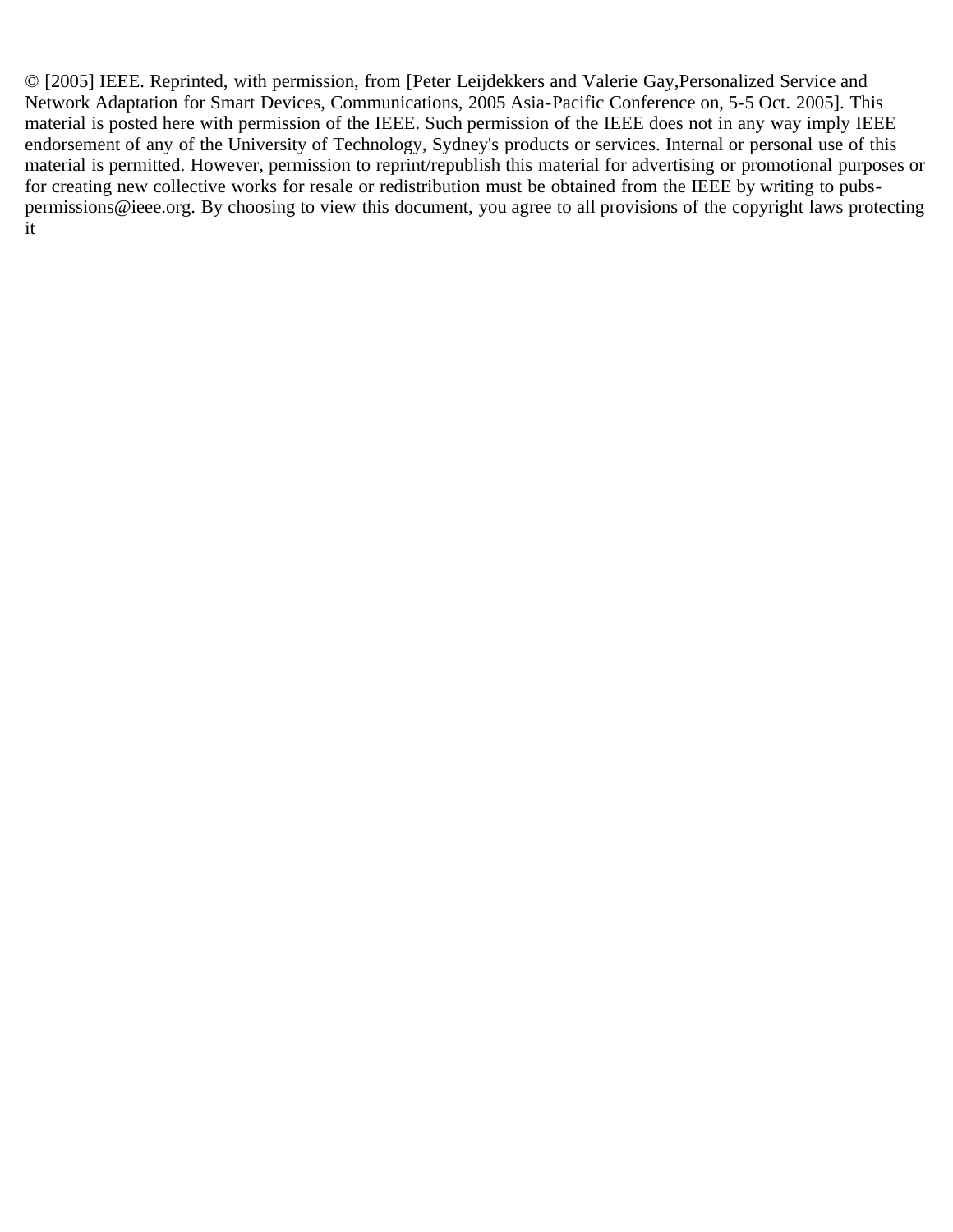# Personalized Service and Network Adaptation for Smart Devices

Peter Leijdekkers and Valerie Gay

Computer Systems Department University of Technology, Sydney P.O. Box 123 Broadway, NSW 2007, Australia Peter.Leijdekkers@uts.edu.au, Valerie.Gay@uts.edu.au

*Abstract–* **The availability of smart devices with integrated GSM/GPRS/WiFi and the rollout of public hotspots allow users to be always online at reasonable costs. Personalised and context aware applications will become available in the forthcoming years due to the wide availability of smart devices and the interest of telecom operators and service providers to provide personalised services. For the user to access his preferred network and services in a particular context we need to have some mechanisms in place and an infrastructure that reacts autonomously on behalf of the user. This paper proposes a solution based on context-aware user profiles and their associated user preferences. It describes a smart device centered solution and a prototype has been built for Microsoft Windows Mobile™ Pocket PCs to validate the ideas.**

*Index Terms–* **personal communications, network and service management, human interface, ubiquitous computing, WiFi, profile information.**

#### I. INTRODUCTION

Mobile devices equipped with WiFi (802.11b) are becoming a commodity. The latest smart phones have builtin WiFi and can be easily connected to a wireless network. Also mobile phones move into the WiFi area and several manufacturers have released smart phones with integrated GSM/GPRS and WiFi [\[1\]](#page-5-0) [\[2\]](#page-5-1).

On the network infrastructure side a trend is visible to move towards wireless technologies for all our communication needs. Companies in Australia such as Unwired [\[3\]](#page-5-2) and iBurst [\[4\]](#page-5-3) offer wireless broadband connectivity to its users and we already see an increase in mobile devices that can connect to these networks. According to the research firm TelecomView, WiMax and other new high-speed wireless technologies are likely to take market share from 3G as well as DSL. It says that WiMax will supplement and in some cases replace 3G, DSL and other wireline technologies to provide broadband services [\[5\]](#page-5-4).

In parallel many public hotspots are available in major cities and traditional telecom operators are rolling out 802.11 access points to complement their wireless infrastructure [\[7\]](#page-5-5) [\[8\]](#page-5-6). It is expected that WiFi and WiMAX [\[4\]](#page-5-3) will be widely available in dense populated areas in the forthcoming years.

The above implies that 'always online' comes within reach at reasonable costs. The next step for mobile devices will be offering tailored services based on the context and preferences of the user. Besides access to email and Internet the user will want to have easy access to specific services depending on the context. For example, if a user commutes using public transport he might want to have access to the train/bus/ferry timetable showing information related to his current location or willing to receive promotional offers from shops he passes by. Whereas at home, the mobile device should offer home related services such as a remote control functionality or access to a pizza delivery service.

These types of context aware services can be classified as passive or active. Chen and Kotz [\[10\]](#page-5-7) define *active context-aware* services as services that change their content autonomously on the basis of sensor data whereas *passive context-aware* applications only present the updated context to the user and let the user specify how the application should change, if at all. Barkhuus and Day [\[9\]](#page-5-8) conducted a study related to the user acceptation of context aware services that react autonomously. Their conclusion is that users are willing to accept a large degree of autonomy from applications as long as the service's usefulness is greater than the cost of limited control [\[9\]](#page-5-8). This conclusion seems promising for the acceptance of context aware applications by end users.

Security and privacy are important aspects for context aware services and infrastructures supporting these services. In particular issues related to confidentiality, integrity, availability, privacy and trust put constraints on the context aware services and infrastructure. The pervasiveness and invisibility of the devices and their networking capacity allows for the possibilities to collect information from loosely coupled personal data which makes privacy a crucial success factor for the acceptance of context-aware systems [\[12\]](#page-5-9). One of the problems related to both privacy and security is the deployment of huge numbers of almost invisible sensors and computers implying that users can no longer easily be asked to consent to data collection or processing. An interesting idea is to bind privacy to physical proximity as suggested in [\[13\]](#page-5-10). For example, sensor data may freely be distributed and processed close to the location where it is collected but must adhere to privacy regulations otherwise.

This paper proposes a solution where we add a contextaware dimension to local end-user profiles and allow the end-user to specify its preferences in terms of services and networks for a particular context-aware profile. When the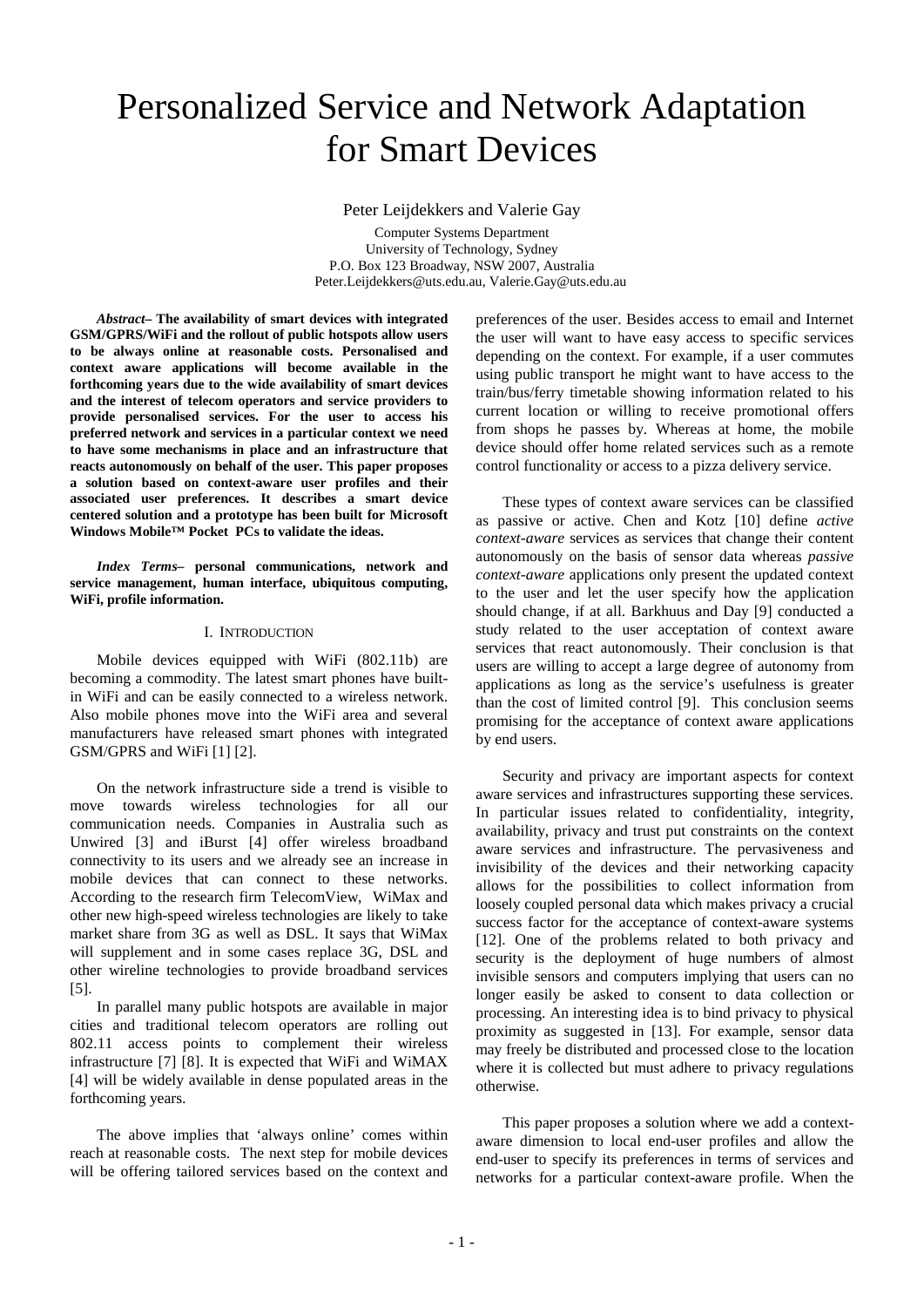user changes profile (manually or automatically triggered by sensors or third parties) we use the corresponding profile preferences to discover services and networks that the user specified for that profile. The objective is to offer a solution where the end user is able to easily manage his contextaware profiles.

In this paper we focus on technical aspects related to context–aware profiles. A prototype has been developed for Microsoft Windows Mobile™ Pocket PCs based on the architecture and ideas presented in this paper.

# II. CONTEXT-AWARE USER PROFILES

Being always connected does not mean that the user wishes to use the mobile device for the same purpose all the time and everywhere. Throughout the day a user can have different roles and different interests which should be reflected in the way the mobile device reacts and the way the user interacts with it.

Lewis and Patel highlight the need for an infrastructure to support the user acting in different roles at different times and suggest that user profiles should be further categorized [\[17\]](#page-5-11). They define a role-based profile being based on user roles (e.g. consumer, employee) along with their interests (e.g. sport, shopping). It also takes into account their behaviors (mood, surrounding conditions) plus time and location sensitive information (local services, time critical services).

The infrastructure presented by Lewis and Patel [\[17\]](#page-5-11) follows a telecom-operator approach and stores/manages most of the user profile information on the server. In our approach, the context-aware user-profile is managed and stored on the local device. Storing profiles locally on a device has advantages over storing profile information on a server [\[11\]](#page-5-12). It allows for personalised actions even if the device is not connected to a network. Additionally, sensitive profile data can be better protected on the device than storing it on a server where the user has no control on how that data is being used. Additionally, WiFi hotspot providers often provide limited internet access (walled garden). In this case it is not guaranteed that a user can access a profile stored on a specific server. Furthermore, the user may want to change a profile depending on the location and if a server oriented approach is used every update needs to be transferred to the server which can be a serious communication overhead. For performance reasons it is cumbersome to contact a server each time to retrieve profile information. Therefore our approach is to store as much profile information as possible on the mobile device. Having said that many internet services do require a user profile to be stored on the server. This is often service specific information used by that internet service to offer personalised services. This information is independent of the profile related information. For example a Meeting service needs detailed user information in order to provide the matches. Other internet applications do not require a profile and perform their services based on user input. A bus timetable application falls in this category.

Similar to Lewis and Patel, we categorize the contextaware user profiles. However our classification is slightly different from [\[17\]](#page-5-11) since we are dealing with a subset of profile information. That is the information that can be managed by the smart device itself as opposed to the profile information managed by a server oriented approach in [\[17\]](#page-5-11) supporting many users and services. The user has a limited but extensible set of profiles (e.g. work, meeting, home, commuting) and is allowed to associate services and network preferences to each profile. Services can be anything from local applications such as word, contacts or email to Internet services (e.g. online banking). Networks can range from Wireless Wide Area Networks such as GPRS, UMTS and WiMAX to Personal Area Networks such as Bluetooth and UW[B \[18\]](#page-5-13).

Each context-aware user profile stores a variety of information including:

- The networks a user wants to use in that particular profile. The latest smart devices offer the possibility to use GSM, GPRS, WiFi or Bluetooth to connect to the Internet. A user could indicate its preferred connection method for a particular profile. For example in an office environment the corporate WiFi can be the preferred option and GPRS the second option.
- The services a user wants to use in that particular profile. Services can be local applications running on the smart device or Internet services. When a profile change occurs the question arises whether applications in the activated profile should start automatically or the user should activate them. Automatic activation can be very intrusive and undesirable for certain applications. A fine-grained control should be introduced where the user can indicate whether an application can react automatically if the profile is activated.
- General settings such as security or privacy for a profile. These settings have an impact on the networks and services used in this profile. A user can indicate various levels of visibility for a profile. For example if the privacy level is set to "Do not disturb" for an office profile, applications like MSN Messenger will use this setting.

From a user perspective it should be easy to create and customise a profile. Also 3rd parties could offer a preconfigured profile which can be easily downloaded by the user (e.g. a university providing a 'Uni' profile to its employees and students). Preconfigured profiles can be offered by  $3<sup>rd</sup>$  party providers to facilitate the use of these profiles by its users. Since users roam in many areas a standardised way of offering preconfigured profiles is desired. XML is a good candidate since it is designed for openness and is widely accepted.

# III. ARCHITECTURE

[Figure 1](#page-3-0) shows the main components that make up the context-aware profile adaptation architecture.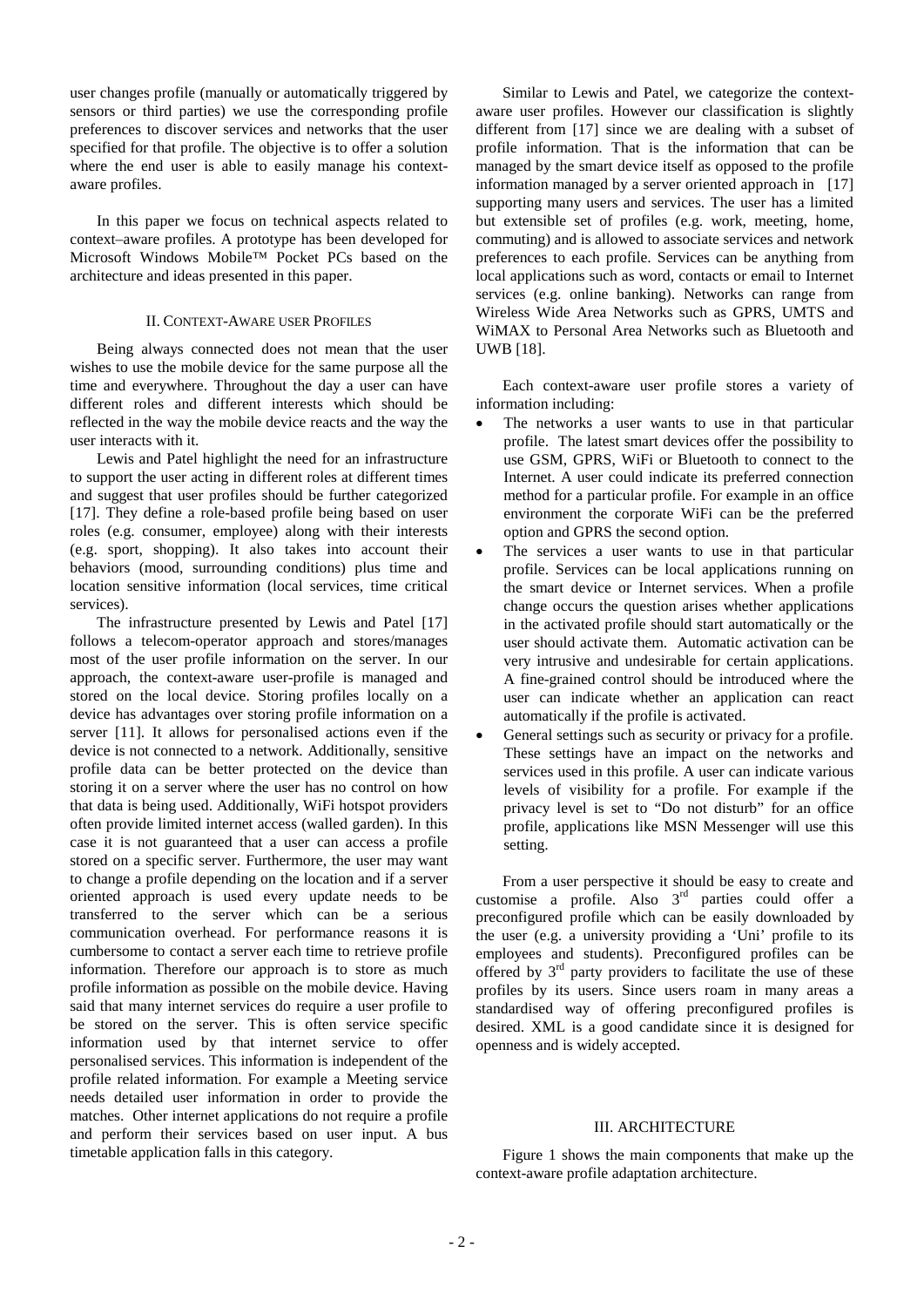

Figure 1. Architecture for context-aware profile adaptation

<span id="page-3-0"></span>A profile change can be triggered by the *user, sensors* or a *3rd party*. Sensor triggering implies that we use intelligence and sensors on the mobile device to trigger the change of profile. An example of a 3rd party trigger can be a Meeting service that needs access to the current location but cannot retrieve this information due to the current active profile that prohibits revealing location information. A  $3<sup>rd</sup>$  party triggered profile change can be intrusive and violating security and privacy rules.

The *Sensor Manager* manages and collects information from the sensors available on the device and updates the smart context information database. Sensors commonly available on the latest smart devices are 802.11, Cell ID, Bluetooth and GPS. Other sensors can be easily integrated in the architecture when they are available such as movement, light and temperature sensors. Also regarded as sensor is a module that regularly checks the calendar on the mobile device and triggers an event in case of an upcoming appointment.

The *Smart Learning Context Engine* uses intelligent algorithms to determine the profile. It determines whether a profile change has occurred.

If it detects a profile change but it is a new situation, it needs confirmation from the user. The user can then confirm (or not) that he has changed profile and wishes to have that change occur automatically next time. This decision is stored in the smart context information database.

The Sensor Manager prompts the Smart Learning Context Engine when new sensor data is available. When a profile change has occurred the smart engine instructs the profile manager to change profile.

The *Smart Context Information Database* stores all data that is needed by the components such as

- Sensor data that is collected by the sensor manager. Due to the variety of sensors we have one table for each type of sensor.
- Smart engine related information which includes rules to relate sensor data to a particular context which in turn relates to a profile. Historic data such as past user decisions.
- Profile information as described in section 2.

The *Profile Manager* manages the context-aware profiles. Typically a user has several profiles. The profile manager will switch to a new profile based on one of the 3 triggers (i.e. user, sensor or  $3<sup>rd</sup>$  party). It will activate the preferred networks and services according to the settings described for this profile. Part of the profile manager is the *3rd party profile manager* that offers functionality to download profiles offered by 3<sup>rd</sup> parties. This allows preconfigured profiles to be easily installed in the device and it also allows users to share a particular profile with other users. An example would be a group of friends wanting to share their 'surfer profile' so that they get weather alerts and tailored advertising about surfing when this profile is active.

The profile manager initiates several actions in the mobile device when a profile change occurs.

- 1. If the network preference changes, the *Network Manager* tries to connect to the preferred network as specified in the new profile. If the preferred network is not available, alternatives can be proposed to the user.
- 2. The *User Interface Manager* will load the services as specified in the profile and adapts the user interface to show the services for that profile.
- 3. When a particular profile is active, the services in this profile will be aware of the current context and react accordingly. For example, the print manager application in the office profile will only show the printers that are close to the user instead of showing all available printers. Most services would only be activated by the user but for certain services the user might want them to start in the background. The *Service Manager* performs this task and the device will try to connect to the service. For other services, such as a train timetable service, receiving alerts is allowed.
- 4. The profile manager confirms the change of profile to the smart engine. This is important if the change was not triggered by the sensors.

The architecture described above is highly modular and can be easily extended. Based on this architecture we have developed a prototype.

### IV. PROTOTYPE

[Figure 2](#page-4-0) shows the test bed installed at the University of Technology, Sydney (UTS) where we experiment with ubiquitous services. The faculty of IT building is covered by 802.11b Access Points (AP) which are freely accessible by students and staff [\(Figure 2,](#page-4-0) left bottom cloud). In addition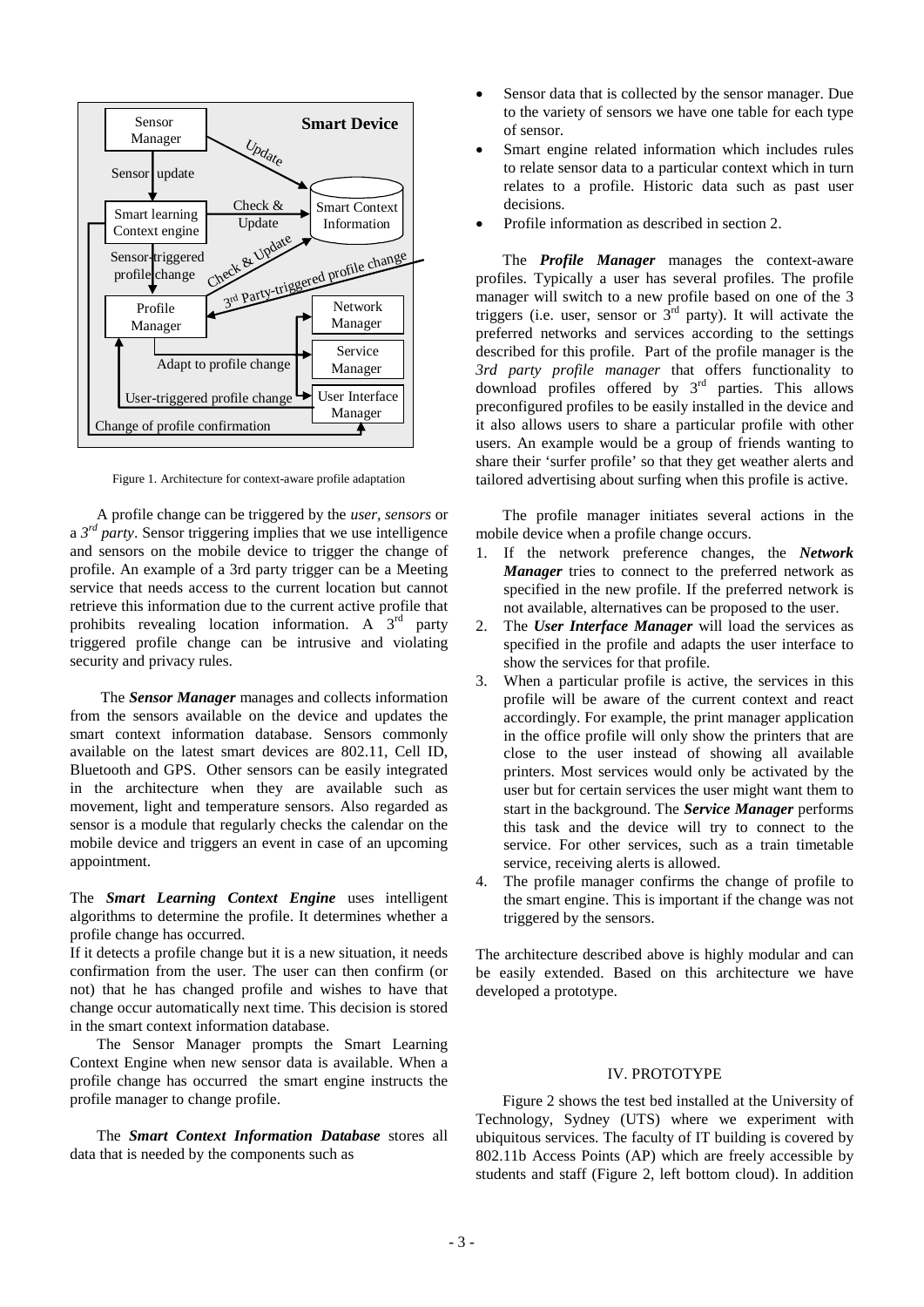we have three experimental access points hooked up to a PC with a 'page redirect' software installed [\[19\]](#page-5-14). The experimental APs simulate public hotspot providers and when a mobile device accesses one of these APs the user will be redirected to a welcome page (see [Figure 3\)](#page-4-1) to download the prototype.



<span id="page-4-0"></span>The current version of the context aware profile application runs on Microsoft Windows Mobile Pocket PC platforms. We selected this platform due to easy access to lower level APIs which are needed for the sensor manager module. Also the tight integration with the operating system allows easier access to the applications running on the mobile device such as the calendar application. We used the .Net Compact Framework extended with OpenNETCF [\[15\]](#page-5-15) modules to build the application.



Figure 3. WiFi Hotspot welcome page

<span id="page-4-1"></span>At the time of writing we have implemented a WiFi and Bluetooth sensor that periodically send data to the Sensor Manager. The Sensor Manager decides if the Smart Learning Context Engine should be notified with the new sensor data. Additional sensor implementations are planned for the near future such as a GPS and the use of Calendar information.

The Smart Context Information component is implemented using SQL Server CE which is a compact database for mobile devices.



Figure 4. Example of a Profile

<span id="page-4-2"></span>[Figure 4](#page-4-2) depicts a screenshot of an active profile. It shows the applications as URL links and when the user activates a link the application will be launched. Applications can be local PDA applications as shown on the left column in [Figure 4](#page-4-2) or internet applications [\(Figure 4,](#page-4-2) right column). If possible the application is started with the preferences for that profile.

| Applications           |                       |             |
|------------------------|-----------------------|-------------|
| Windows\Start Menu\Pro |                       |             |
| Games                  | Jawbreaker            |             |
| icon                   |                       |             |
| Solitaire              | Pocket Screen Capture |             |
| <b>SOLCE Query</b>     |                       |             |
|                        |                       |             |
| UbigComp               |                       |             |
| Tasks                  |                       |             |
| Ш                      |                       |             |
|                        |                       | <b>Next</b> |

Figure 5. Profile Configuration

<span id="page-4-3"></span>The user can modify the profiles and specify the applications it wants to use. [Figure 5](#page-4-3) shows a screenshot where the user can select the applications that are locally available on the device.

# V. CONCLUSIONS

This paper presented a solution to personalise services and network preferences for smart devices based on the context of the user. We believe that the user should be in control regarding information pushed to him on his smart device. Therefore, the user can personalise his smart device by identifying for each profile (e.g. office, home, commuting) his associated preferences in terms of networks and services.